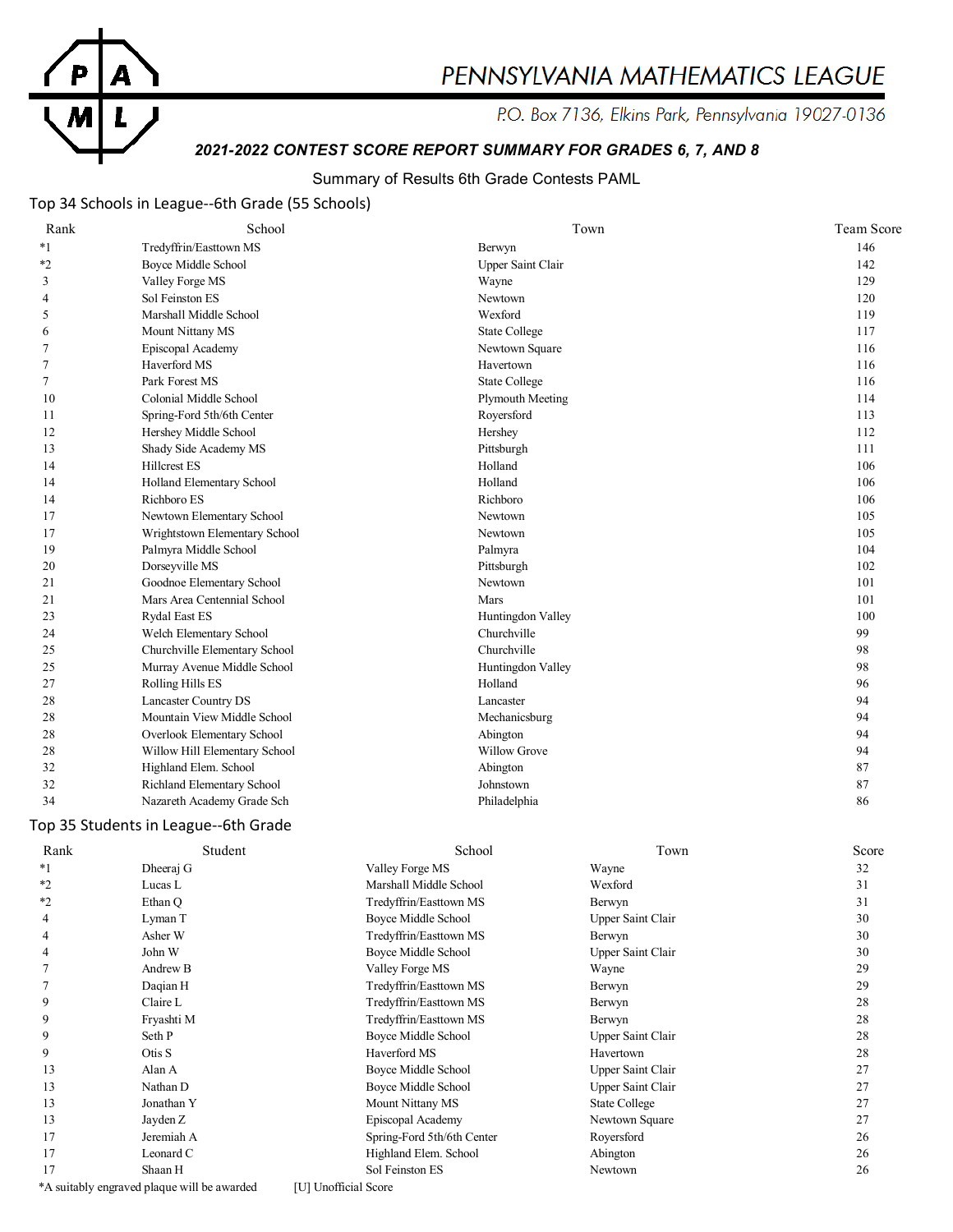#### Summary of Results 6th Grade Contests PAML

| 17 | Bernard H | Boyce Middle School        | Upper Saint Clair        | 26 |
|----|-----------|----------------------------|--------------------------|----|
| 17 | Max R     | Boyce Middle School        | Upper Saint Clair        | 26 |
| 17 | Joseph W  | Boyce Middle School        | <b>Upper Saint Clair</b> | 26 |
| 23 | Aayush A  | Tredyffrin/Easttown MS     | Berwyn                   | 25 |
| 23 | Charles C | Colonial Middle School     | Plymouth Meeting         | 25 |
| 23 | Regina D  | Nazareth Academy Grade Sch | Philadelphia             | 25 |
| 23 | Michael G | Holland Elementary School  | Holland                  | 25 |
| 23 | Aiden G   | Shady Side Academy MS      | Pittsburgh               | 25 |
| 23 | Sophia G  | Palmyra Middle School      | Palmyra                  | 25 |
| 23 | Aaron J   | Boyce Middle School        | Upper Saint Clair        | 25 |
| 23 | Phillip J | Dorseyville MS             | Pittsburgh               | 25 |
| 23 | Kayla K   | Episcopal Academy          | Newtown Square           | 25 |
| 23 | Kevin L   | Hershey Middle School      | Hershey                  | 25 |
| 23 | Ahana M   | Boyce Middle School        | Upper Saint Clair        | 25 |
| 23 | Julia S   | Haverford MS               | Havertown                | 25 |
| 23 | Evan W    | Marshall Middle School     | Wexford                  | 25 |
|    |           |                            |                          |    |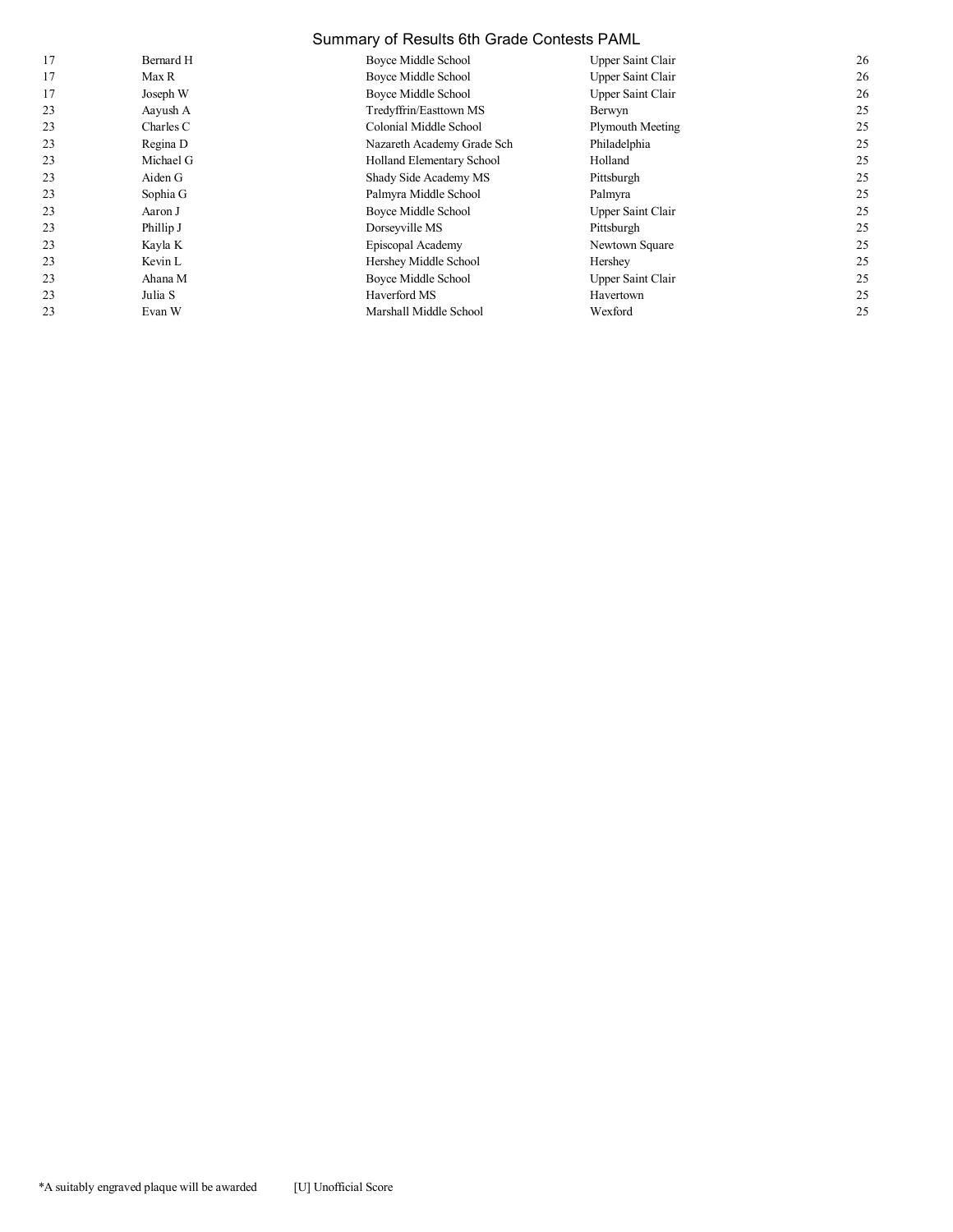# Summary of Results 6th Grade Contests PAML Regional Standings

#### **Allegheny, Butler, Cambria, Washington**

Top Schools in Region

| Rank | School                 | Town              | Team Score |
|------|------------------------|-------------------|------------|
|      | Boyce Middle School    | Upper Saint Clair | 142        |
|      | Marshall Middle School | Wexford           | 119        |
|      | Shady Side Academy MS  | Pittsburgh        | 111        |
|      | Dorseyville MS         | Pittsburgh        | 102        |
|      |                        |                   |            |

Top Students in Region

| Rank | Student | School                 | Town              | Score |
|------|---------|------------------------|-------------------|-------|
|      | Lucas L | Marshall Middle School | Wexford           | ر ر   |
|      | Lyman T | Boyce Middle School    | Upper Saint Clair | 30    |
|      | John W  | Boyce Middle School    | Upper Saint Clair | 30    |
| 4    | Seth P  | Boyce Middle School    | Upper Saint Clair | 28    |

#### **Berks, Bucks, Centre, Cumberland, Dauphin, Lawrence, Lebanon, Lehigh**

#### Top Schools in Region

| Rank | School                | Town          | <b>Team Score</b> |
|------|-----------------------|---------------|-------------------|
| $*1$ | Sol Feinston ES       | Newtown       | 120               |
|      | Mount Nittany MS      | State College | 117               |
|      | Park Forest MS        | State College | 116               |
|      | Hershey Middle School | Hershey       | 112               |

| Rank | Student    | School                    | Town          | Score |
|------|------------|---------------------------|---------------|-------|
|      | Jonathan Y | Mount Nittany MS          | State College | 27    |
|      | Shaan H    | Sol Feinston ES           | Newtown       | 26    |
|      | Michael G  | Holland Elementary School | Holland       | 25    |
|      | Sophia G   | Palmyra Middle School     | Palmyra       | 25    |
|      | Kevin L    | Hershey Middle School     | Hershey       | 25    |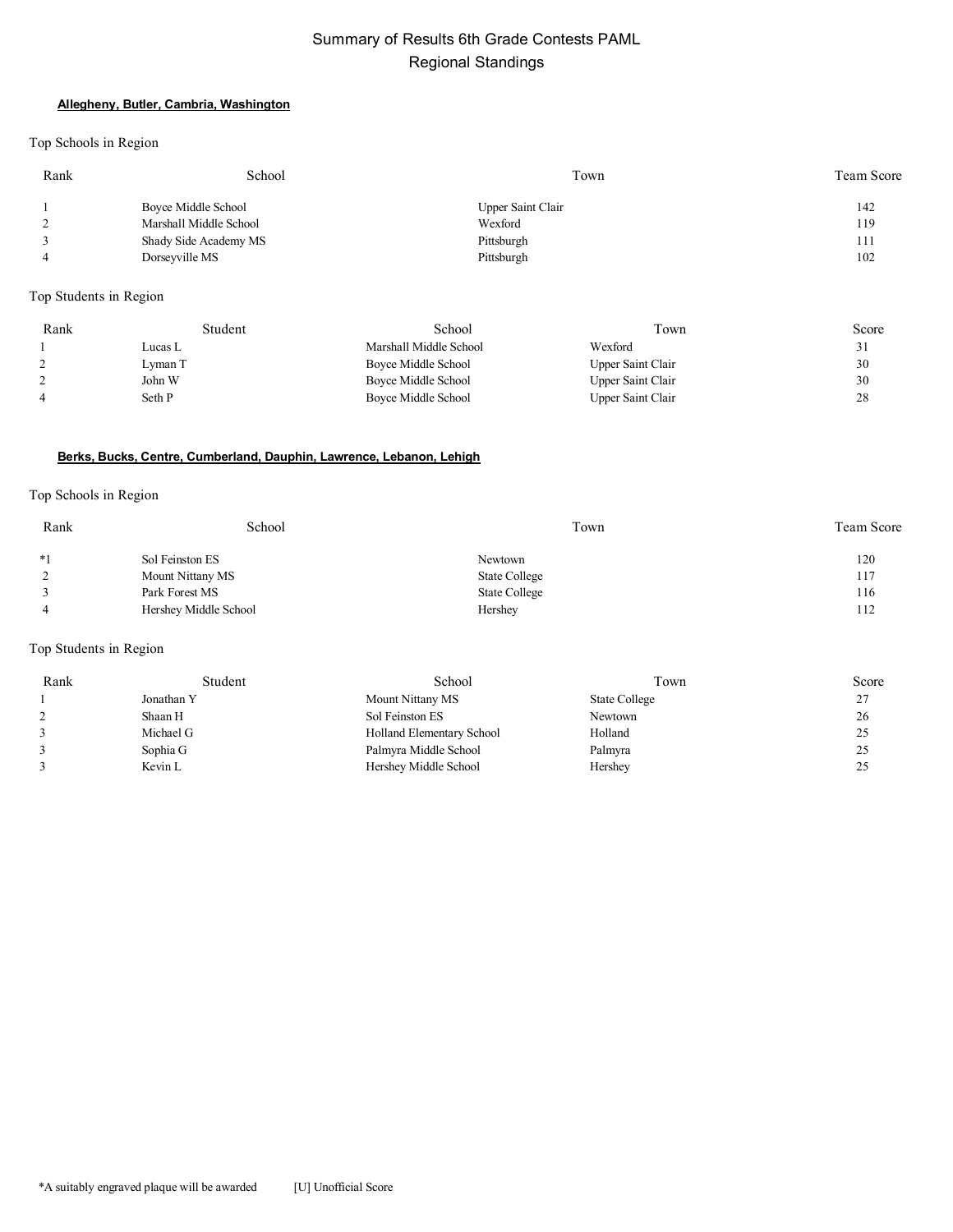# Summary of Results 6th Grade Contests PAML Regional Standings

#### **Chester, Delaware, Lackawanna, Lancaster, Montgomery, Philadelphia**

Top Schools in Region

| Rank | School                 | Town           | <b>Team Score</b> |
|------|------------------------|----------------|-------------------|
|      | Tredyffrin/Easttown MS | Berwyn         | 146               |
|      | Valley Forge MS        | Wayne          | 129               |
|      | Episcopal Academy      | Newtown Square | 116               |
|      | Haverford MS           | Havertown      | 116               |

| Rank | Student   | School                 | Γown   | Score |
|------|-----------|------------------------|--------|-------|
|      | Dheeraj G | Valley Forge MS        | Wayne  | 32    |
|      | Ethan Q   | Tredyffrin/Easttown MS | Berwyn | 31    |
|      | Asher W   | Tredyffrin/Easttown MS | Berwyn | 30    |
|      | Andrew B  | Valley Forge MS        | Wayne  | 29    |
|      | Dagian H  | Tredyffrin/Easttown MS | Berwyn | 29    |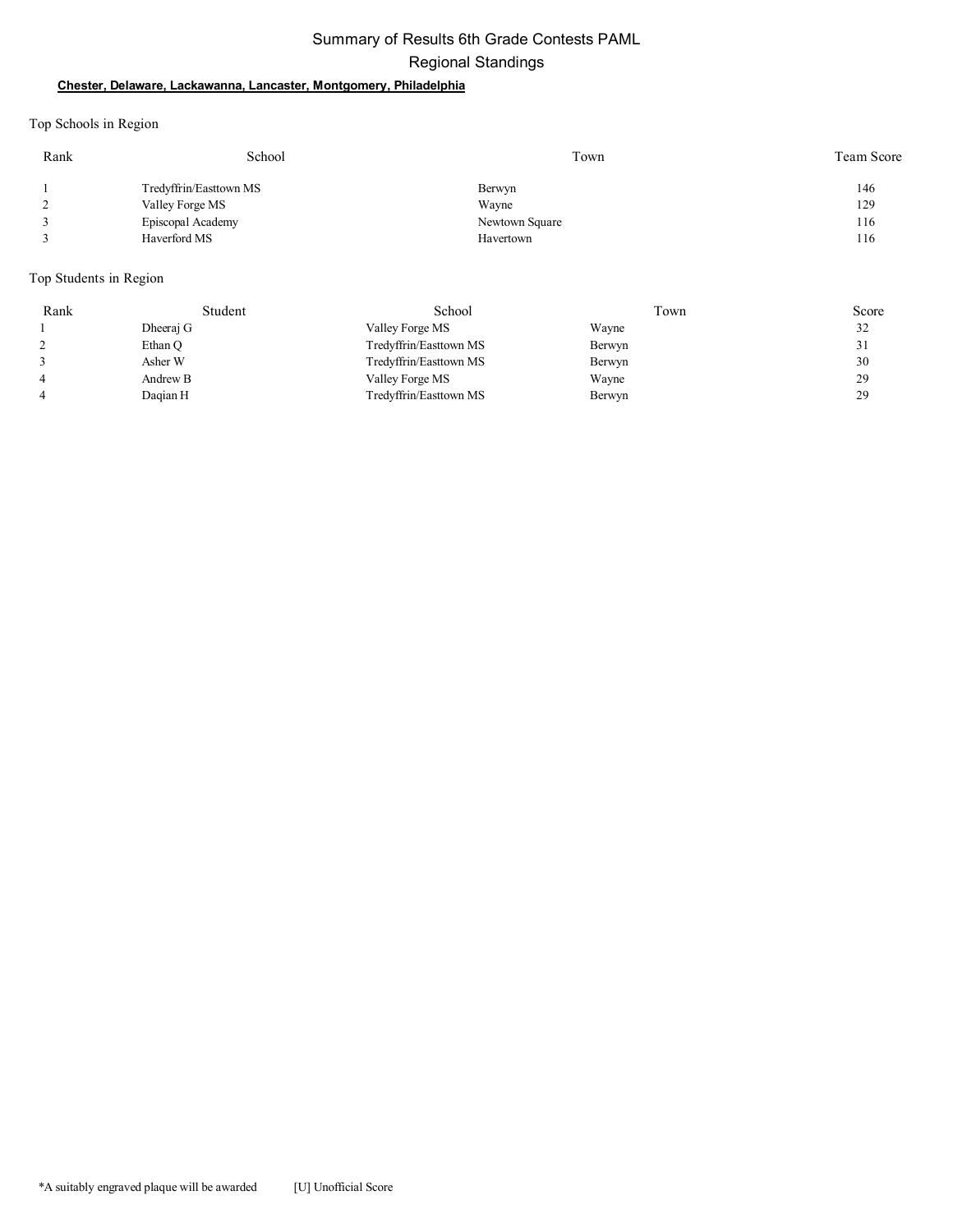#### Summary of Results 7th Grade Contests PAML

# Top 27 Schools in League--7th Grade (38 Schools)

| Rank    | School                          | Town                 | Team Score |
|---------|---------------------------------|----------------------|------------|
| $*_{1}$ | Tredyffrin/Easttown MS          | Berwyn               | 135        |
| *2      | Marshall Middle School          | Wexford              | 134        |
| 3       | Hershey Middle School           | Hershey              | 131        |
| 3       | Mountain View Middle School     | Mechanicsburg        | 131        |
| 5       | Murray Avenue Middle School     | Huntingdon Valley    | 126        |
| 6       | Mount Nittany MS                | <b>State College</b> | 125        |
|         | Newtown Friends School          | Newtown              | 124        |
| 8       | Shady Side Academy MS           | Pittsburgh           | 123        |
| 8       | Valley Forge MS                 | Wayne                | 123        |
| 10      | Dorseyville MS                  | Pittsburgh           | 119        |
| 11      | Fort Couch MS                   | Upper St Clair       | 118        |
| 11      | Haverford MS                    | Havertown            | 118        |
| 13      | Pennfield Middle School         | Hatfield             | 115        |
| 14      | <b>Lancaster Country DS</b>     | Lancaster            | 114        |
| 15      | Palmyra Middle School           | Palmyra              | 113        |
| 16      | Mars Area Middle School         | Mars                 | 112        |
| 17      | Colonial Middle School          | Plymouth Meeting     | 111        |
| 17      | Episcopal Academy               | Newtown Square       | 111        |
| 19      | St. Aloysius Academy            | Bryn Mawr            | 110        |
| 20      | Allentown Regional Catholic JHS | Allentown            | 96         |
| 20      | Eagle View MS                   | Mechanicsburg        | 96         |
| 22      | Abington JHS                    | Abington             | 90         |
| 22      | O.L. of Mt Carmel School        | Doylestown           | 90         |
| 24      | Nazareth Academy Grade Sch      | Philadelphia         | 86         |
| 25      | <b>Upper Perkiomen MS</b>       | Pennsburg            | 85         |
| 26      | Bryn Athyn Church ES            | Bryn Athyn           | 80         |
| 27      | Canonsburg Middle School        | Canonsburg           | 79         |

# Top 34 Students in League--7th Grade

| Rank | Student             | School                      | Town                 | Score |
|------|---------------------|-----------------------------|----------------------|-------|
| $*1$ | Aaron L             | Marshall Middle School      | Wexford              | 35    |
| $*2$ | Neil P              | Mountain View Middle School | Mechanicsburg        | 33    |
| 3    | Nate K              | Haverford MS                | Havertown            | 32    |
| 3    | Miranda L           | Tredyffrin/Easttown MS      | Berwyn               | 32    |
| 3    | Albert Z            | Hershey Middle School       | Hershey              | 32    |
| 6    | Safa A              | Park Forest MS              | <b>State College</b> | 31    |
| 6    | Jay D               | Newtown Friends School      | Newtown              | 31    |
| 6    | Helen K             | Park Forest MS              | <b>State College</b> | 31    |
| 6    | Erik W              | Hershey Middle School       | Hershey              | 31    |
| 10   | Alexander C         | Shady Side Academy MS       | Pittsburgh           | 30    |
| 10   | Kavish P            | Mountain View Middle School | Mechanicsburg        | 30    |
| 12   | Allegra O           | Mount Nittany MS            | <b>State College</b> | 29    |
| 12   | Kavin P             | Marshall Middle School      | Wexford              | 29    |
| 12   | Dan Z               | Tredyffrin/Easttown MS      | Berwyn               | 29    |
| 15   | Nathan L            | Mount Nittany MS            | <b>State College</b> | 28    |
| 15   | Grace N             | Mars Area Middle School     | Mars                 | 28    |
| 17   | Olivia J            | Valley Forge MS             | Wayne                | 27    |
| 17   | Natalie J           | Episcopal Academy           | Newtown Square       | 27    |
| 17   | Peter S             | <b>Lancaster Country DS</b> | Lancaster            | 27    |
| 17   | Chloe W             | Shady Side Academy MS       | Pittsburgh           | 27    |
| 17   | Patrick X           | Murray Avenue Middle School | Huntingdon Valley    | 27    |
| 17   | Evan Y              | Valley Forge MS             | Wayne                | 27    |
| 23   | Zachary J           | Newtown Friends School      | Newtown              | 26    |
| 23   | Daniel L            | Hershey Middle School       | Hershey              | 26    |
| 23   | Justin X            | Pennfield Middle School     | Hatfield             | 26    |
| 26   | Ravshan A           | Murray Avenue Middle School | Huntingdon Valley    | 25    |
| 26   | Pranav <sub>B</sub> | Mountain View Middle School | Mechanicsburg        | 25    |
| 26   | Jaeden B            | Murray Avenue Middle School | Huntingdon Valley    | 25    |
| 26   | Minsi C             | Tredyffrin/Easttown MS      | Berwyn               | 25    |
| 26   | Aniketh G           | Marshall Middle School      | Wexford              | 25    |
| 26   | Zahalsky J          | Fort Couch MS               | Upper St Clair       | 25    |
| 26   | Ari M               | Murray Avenue Middle School | Huntingdon Valley    | 25    |
| 26   | Elizabeth M         | Fort Couch MS               | Upper St Clair       | 25    |
| 26   | Vishruth V          | Tredyffrin/Easttown MS      | Berwyn               | 25    |

\*A suitably engraved plaque will be awarded [U] Unofficial Score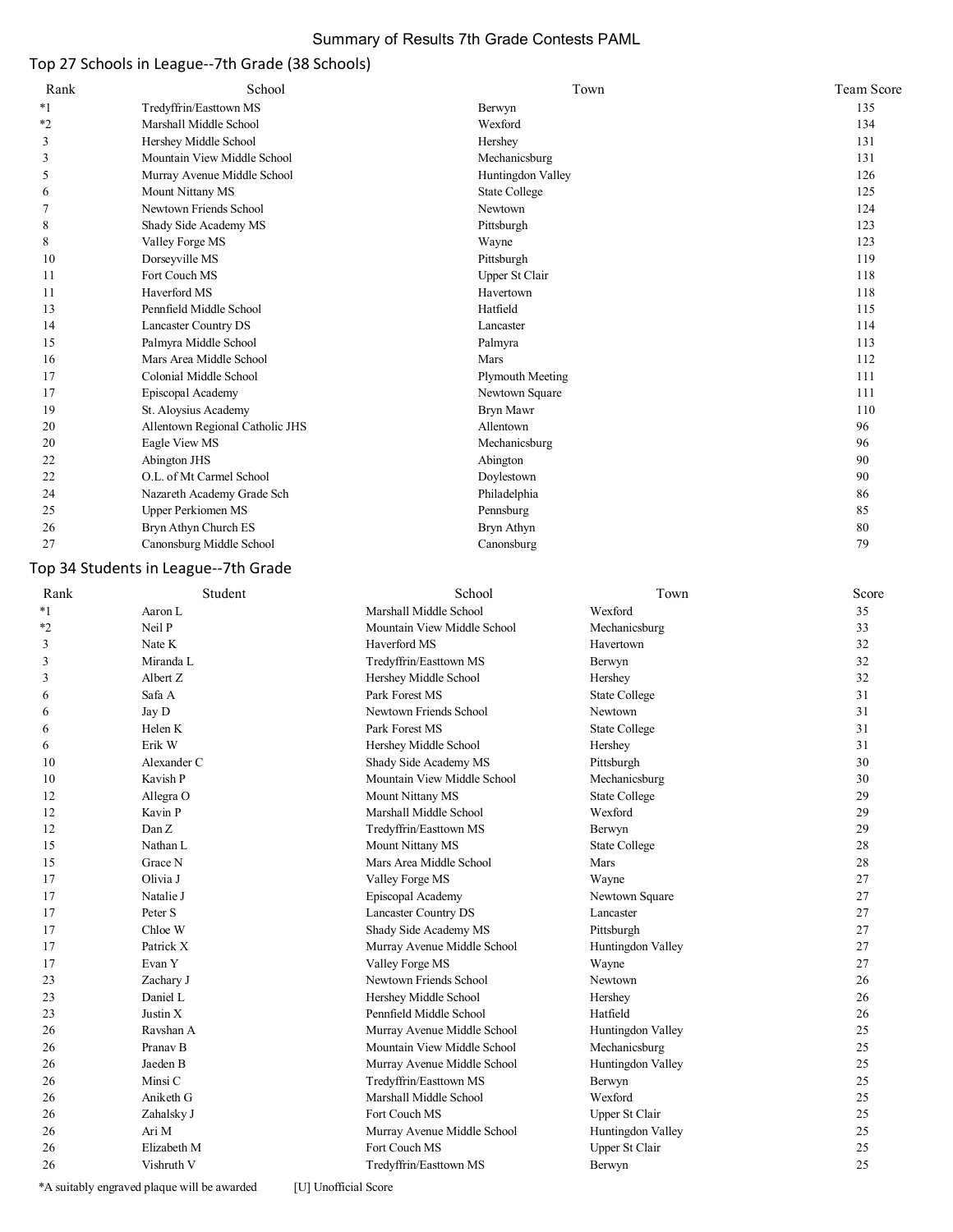# Summary of Results 7th Grade Contests PAML Regional Standings

#### **Allegheny, Butler, Cambria, Washington**

Top Schools in Region

| Rank     | School                 | Town           | Team Score |
|----------|------------------------|----------------|------------|
|          | Marshall Middle School | Wexford        | 134        |
| $\gamma$ | Shady Side Academy MS  | Pittsburgh     | 123        |
|          | Dorseyville MS         | Pittsburgh     | 119        |
|          | Fort Couch MS          | Upper St Clair | 118        |

Top Students in Region

| Rank | Student     | School                  | Town       | Score |
|------|-------------|-------------------------|------------|-------|
|      | Aaron L     | Marshall Middle School  | Wexford    | ر ر   |
|      | Alexander C | Shady Side Academy MS   | Pittsburgh | 30    |
|      | Kavin P     | Marshall Middle School  | Wexford    | 29    |
|      | Grace N     | Mars Area Middle School | Mars       | 28    |

#### **Berks, Bucks, Centre, Cumberland, Dauphin, Lawrence, Lebanon, Lehigh**

#### Top Schools in Region

| Rank | School                      | Town          | Team Score |
|------|-----------------------------|---------------|------------|
| $*1$ | Hershey Middle School       | Hershey       | 131        |
| $*1$ | Mountain View Middle School | Mechanicsburg | 131        |
|      | Mount Nittany MS            | State College | 125        |
|      | Newtown Friends School      | Newtown       | 124        |

| Rank | Student  | School                      | Town          | Score |
|------|----------|-----------------------------|---------------|-------|
|      | Neil P   | Mountain View Middle School | Mechanicsburg | 33    |
|      | Albert Z | Hershey Middle School       | Hershey       | 32    |
|      | Safa A   | Park Forest MS              | State College | 31    |
|      | Jay D    | Newtown Friends School      | Newtown       | 31    |
|      | Helen K  | Park Forest MS              | State College | 31    |
|      | Erik W   | Hershey Middle School       | Hershey       | 31    |
|      |          |                             |               |       |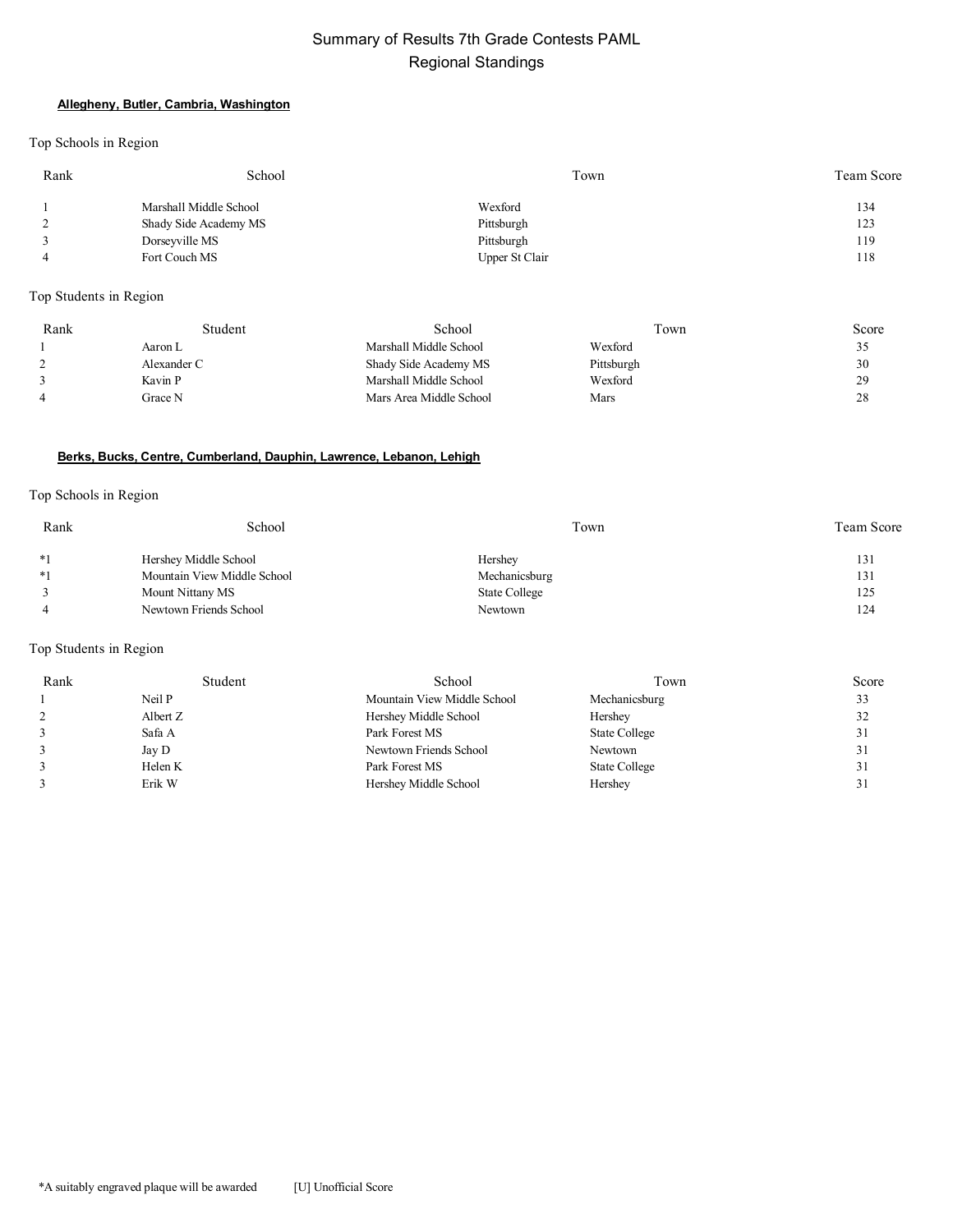# Summary of Results 7th Grade Contests PAML Regional Standings

#### **Chester, Delaware, Lackawanna, Lancaster, Montgomery, Philadelphia**

Top Schools in Region

| Rank | School                      | Town              | <b>Team Score</b> |
|------|-----------------------------|-------------------|-------------------|
|      | Tredyffrin/Easttown MS      | Berwyn            | 135               |
|      | Murray Avenue Middle School | Huntingdon Valley | 126               |
|      | Valley Forge MS             | Wayne             | 123               |
| 4    | Haverford MS                | Havertown         | 118               |

| Rank | Student   | School                      | Town              | Score |
|------|-----------|-----------------------------|-------------------|-------|
|      | Nate K    | Haverford MS                | Havertown         | 32    |
|      | Miranda L | Tredyffrin/Easttown MS      | Berwyn            | 32    |
|      | Dan Z     | Tredyffrin/Easttown MS      | Berwyn            | 29    |
| 4    | Olivia J  | Valley Forge MS             | Wayne             | 27    |
| 4    | Natalie J | Episcopal Academy           | Newtown Square    | 27    |
| 4    | Peter S   | Lancaster Country DS        | Lancaster         | 27    |
| 4    | Patrick X | Murray Avenue Middle School | Huntingdon Valley |       |
| 4    | Evan Y    | Valley Forge MS             | Wayne             | 27    |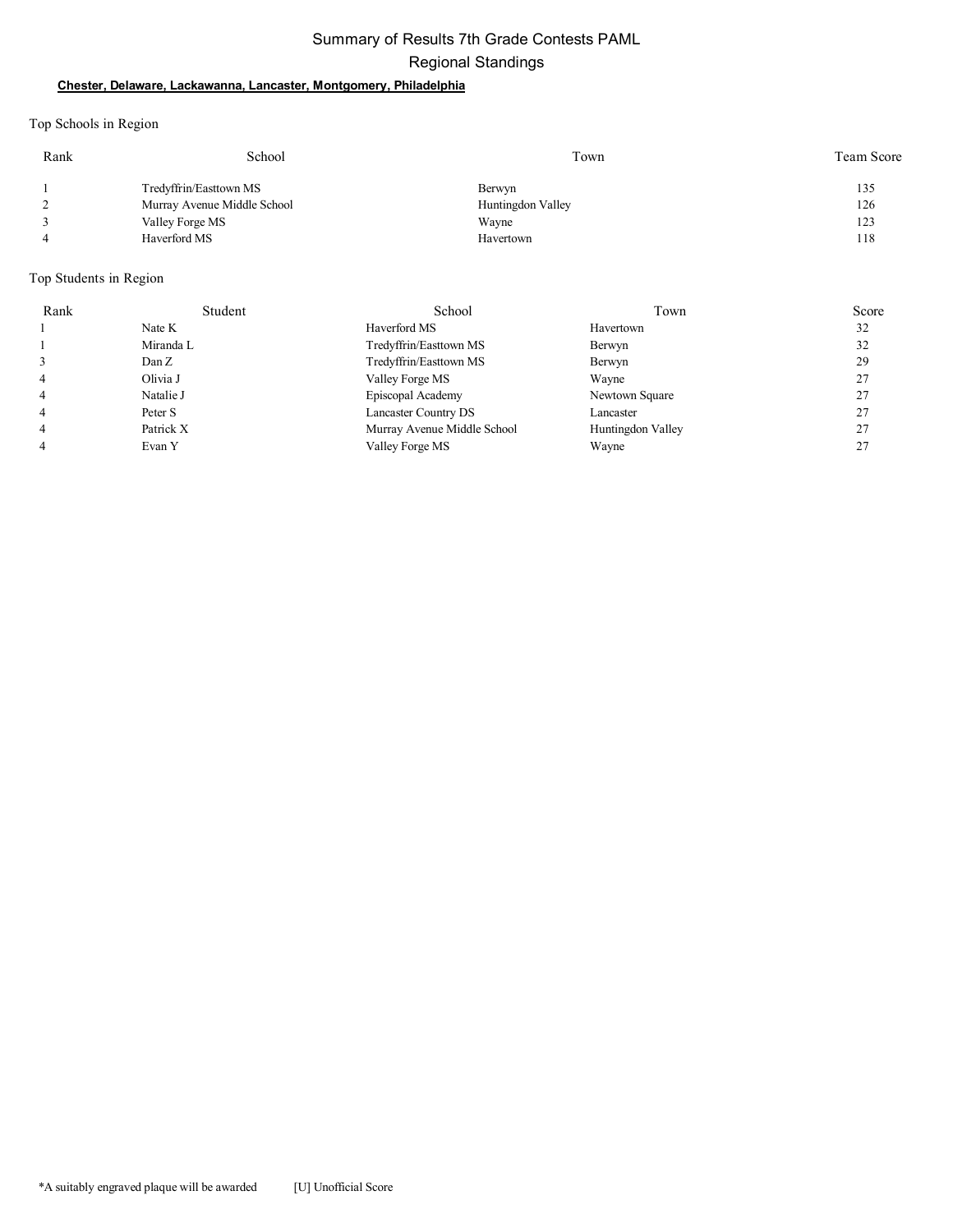#### Summary of Results 8th Grade Contests PAML

# Top 24 Schools in League--8th Grade (40 Schools)

| Rank    | School                          | Town                 | <b>Team Score</b> |
|---------|---------------------------------|----------------------|-------------------|
| $*1$    | Tredyffrin/Easttown MS          | Berwyn               | 158               |
| $*2$    | Fort Couch MS                   | Upper St Clair       | 155               |
| $*_{2}$ | Valley Forge MS                 | Wayne                | 155               |
| 4       | Mount Nittany MS                | <b>State College</b> | 153               |
| 5       | Marshall Middle School          | Wexford              | 151               |
| 6       | Hershey Middle School           | Hershey              | 149               |
|         | Dorseyville MS                  | Pittsburgh           | 147               |
| 8       | Great Valley MS                 | Malvern              | 144               |
| 9       | Mars Area Middle School         | Mars                 | 139               |
| 10      | Park Forest MS                  | State College        | 137               |
| 11      | Palmyra Middle School           | Palmyra              | 132               |
| 11      | Pennfield Middle School         | Hatfield             | 132               |
| 13      | Colonial Middle School          | Plymouth Meeting     | 129               |
| 13      | Haverford MS                    | Havertown            | 129               |
| 13      | Murray Avenue Middle School     | Huntingdon Valley    | 129               |
| 13      | Shady Side Academy MS           | Pittsburgh           | 129               |
| 17      | Northwestern Lehigh MS          | New Tripoli          | 126               |
| 18      | Mountain View Middle School     | Mechanicsburg        | 122               |
| 18      | Wyomissing Area Jr/Sr HS        | Wyomissing           | 122               |
| 20      | Allentown Regional Catholic JHS | Allentown            | 115               |
| 20      | O.L. of Mt Carmel School        | Doylestown           | 115               |
| 22      | Lancaster Country DS            | Lancaster            | 113               |
| 23      | Nazareth Academy Grade Sch      | Philadelphia         | 111               |
| 24      | St. Aloysius Academy            | Bryn Mawr            | 103               |

# Top 37 Students in League--8th Grade

| Rank    | Student    | School                      | Town                    | Score |
|---------|------------|-----------------------------|-------------------------|-------|
| $*_{1}$ | Aidan L    | Mount Nittany MS            | <b>State College</b>    | 35    |
| $*_{2}$ | Audrey Z   | Marshall Middle School      | Wexford                 | 34    |
| *2      | Siyuan Z   | Valley Forge MS             | Wayne                   | 34    |
| 4       | Scarlet G  | Mount Nittany MS            | <b>State College</b>    | 33    |
| 4       | William L  | Mount Nittany MS            | <b>State College</b>    | 33    |
| 4       | Edona S    | Murray Avenue Middle School | Huntingdon Valley       | 33    |
| 4       | Jeffrey W  | Tredyffrin/Easttown MS      | Berwyn                  | 33    |
| 8       | Sara G     | Fort Couch MS               | Upper St Clair          | 32    |
| 8       | Rodrigo S  | Dorseyville MS              | Pittsburgh              | 32    |
| 8       | Justin W   | Tredyffrin/Easttown MS      | Berwyn                  | 32    |
| 11      | Sofia A    | Fort Couch MS               | Upper St Clair          | 31    |
| 11      | Tony C     | Fort Couch MS               | Upper St Clair          | 31    |
| 11      | Jadon C    | Valley Forge MS             | Wayne                   | 31    |
| 11      | Ryan D     | Tredyffrin/Easttown MS      | Berwyn                  | 31    |
| 11      | Levi J     | Mars Area Middle School     | Mars                    | 31    |
| 11      | Jason L    | Hershey Middle School       | Hershey                 | 31    |
| 11      | Samarth M  | Moon Area Middle School     | Moon Township           | 31    |
| 11      | Adhvik M   | Tredyffrin/Easttown MS      | Berwyn                  | 31    |
| 11      | Ainsley M  | Mount Nittany MS            | <b>State College</b>    | 31    |
| 11      | Kaia P     | Fort Couch MS               | Upper St Clair          | 31    |
| 11      | Rohan T    | Hershey Middle School       | Hershey                 | 31    |
| 11      | Jingxuan W | <b>Great Valley MS</b>      | Malvern                 | 31    |
| 11      | Asa W      | Hershey Middle School       | Hershey                 | 31    |
| 11      | Ethan Z    | Tredyffrin/Easttown MS      | Berwyn                  | 31    |
| 11      | Andrew Z   | Valley Forge MS             | Wayne                   | 31    |
| 26      | Luke A     | Fort Couch MS               | Upper St Clair          | 30    |
| 26      | Avi G      | Tredyffrin/Easttown MS      | Berwyn                  | 30    |
| 26      | Rayansh G  | Park Forest MS              | <b>State College</b>    | 30    |
| 26      | Chase H    | Dorseyville MS              | Pittsburgh              | 30    |
| 26      | Zachary H  | Colonial Middle School      | <b>Plymouth Meeting</b> | 30    |
| 26      | Jhayce H   | Palmyra Middle School       | Palmyra                 | 30    |
| 26      | Lexi L     | Tredyffrin/Easttown MS      | Berwyn                  | 30    |
| 26      | Aditi M    | Marshall Middle School      | Wexford                 | 30    |
| 26      | Henry P    | Valley Forge MS             | Wayne                   | 30    |
| 26      | Owen R     | Haverford MS                | Havertown               | 30    |
| 26      | Alexia T   | Tredyffrin/Easttown MS      | Berwyn                  | 30    |
| 26      | Samuel X   | Marshall Middle School      | Wexford                 | 30    |
|         |            |                             |                         |       |

\*A suitably engraved plaque will be awarded [U] Unofficial Score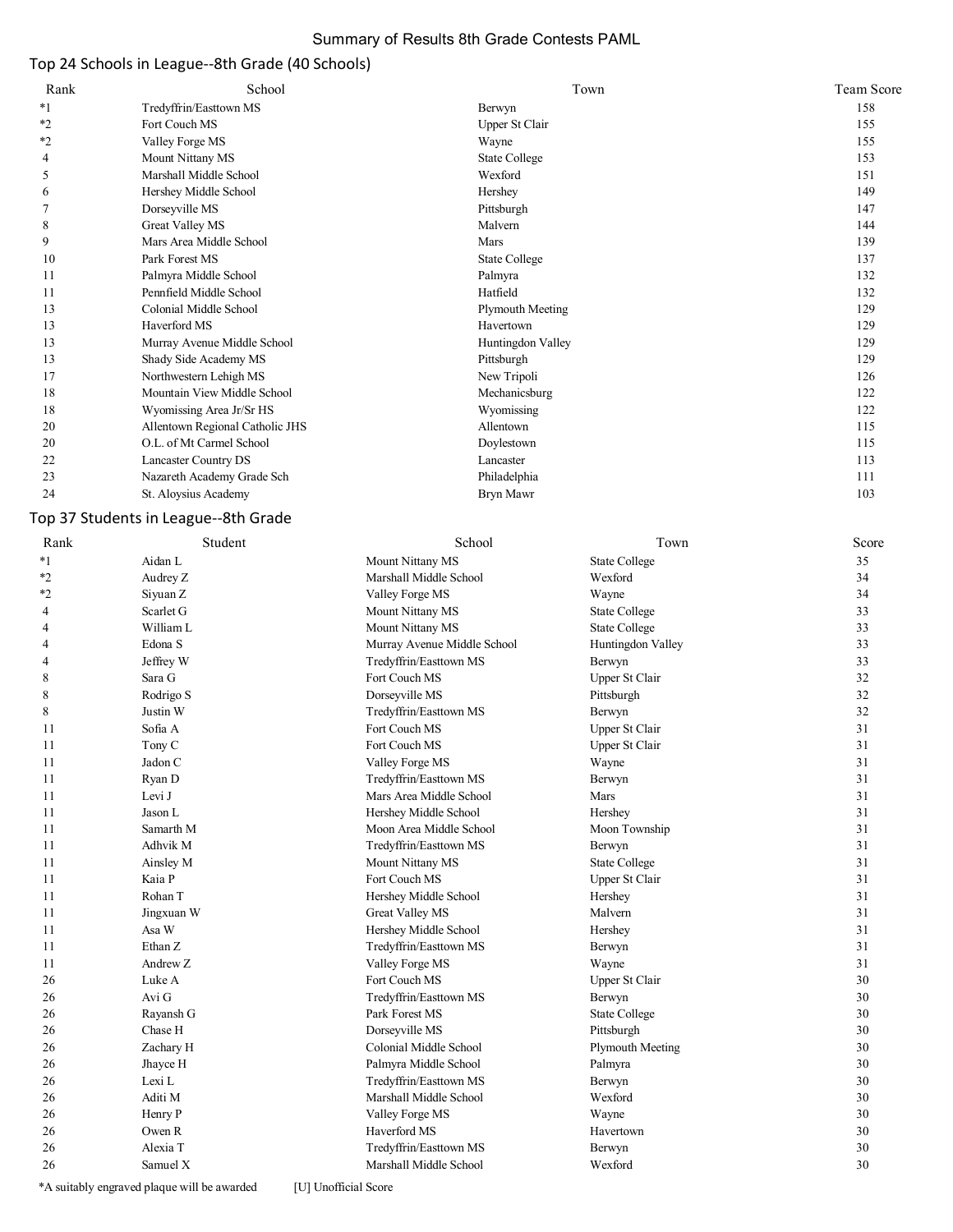# Summary of Results 8th Grade Contests PAML Regional Standings

#### **Allegheny, Butler, Cambria, Washington**

Top Schools in Region

| Rank | School                  | Town           | Team Score |
|------|-------------------------|----------------|------------|
|      | Fort Couch MS           | Upper St Clair | 155        |
|      | Marshall Middle School  | Wexford        | 151        |
|      | Dorseyville MS          | Pittsburgh     | 147        |
|      | Mars Area Middle School | Mars           | 139        |

Top Students in Region

| Rank           | Student   | School                  | Town           | Score |
|----------------|-----------|-------------------------|----------------|-------|
|                | Audrey Z  | Marshall Middle School  | Wexford        | 34    |
|                | Sara G    | Fort Couch MS           | Upper St Clair | 32    |
|                | Rodrigo S | Dorseyville MS          | Pittsburgh     | 32    |
| 4              | Sofia A   | Fort Couch MS           | Upper St Clair | 31    |
| 4              | Tony C    | Fort Couch MS           | Upper St Clair | 31    |
| 4              | Levi J    | Mars Area Middle School | Mars           | 31    |
| $\overline{4}$ | Samarth M | Moon Area Middle School | Moon Township  | 31    |
|                | Kaia P    | Fort Couch MS           | Upper St Clair | 31    |

#### **Berks, Bucks, Centre, Cumberland, Dauphin, Lawrence, Lebanon, Lehigh**

#### Top Schools in Region

| Rank | School                | Town          | Team Score |
|------|-----------------------|---------------|------------|
| $*1$ | Mount Nittany MS      | State College | 153        |
|      | Hershey Middle School | Hershey       | 149        |
|      | Park Forest MS        | State College | 137        |
|      | Palmyra Middle School | Palmyra       | 132        |

| Rank | Student   | School                | Town          | Score |
|------|-----------|-----------------------|---------------|-------|
|      | Aidan L   | Mount Nittany MS      | State College | 35    |
|      | Scarlet G | Mount Nittany MS      | State College | 33    |
|      | William L | Mount Nittany MS      | State College | 33    |
|      | Jason L   | Hershey Middle School | Hershey       | 31    |
|      | Ainsley M | Mount Nittany MS      | State College | 31    |
|      | Rohan T   | Hershey Middle School | Hershey       | 31    |
|      | Asa W     | Hershey Middle School | Hershey       | 31    |